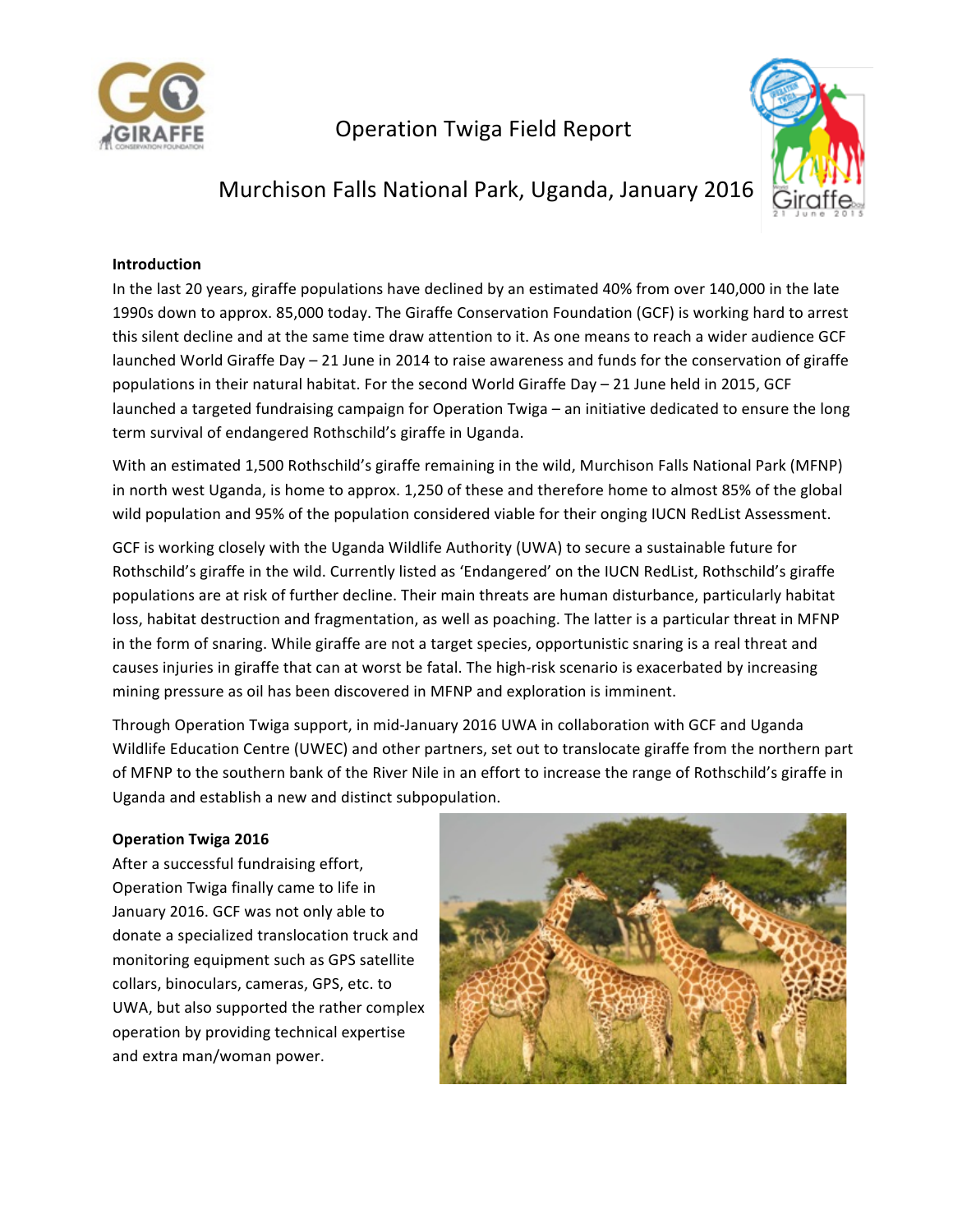The Ugandan team, which was made up of staff from UWA, UWEC, Ministry of Agriculture, Animal Industry and Fisheries, Makerere University, and Gorilla Doctors, was complimented by GCF's delegation, which included GCF staff, two additional veterinarians (a game capture expert from Namibia and an animal care expert from Cheyenne Mountain Zoo), an MSc student from Michigan State University and representatives of Leiden Conservation Foundation.

The event was flagged off at UWA's headquarters in Kampala, where the Executive Director of GCF



Dr. Julian Fennessy officially handed over the translocation truck to UWA, while UWEC presented the giraffe transportation cart.

Over a period of two weeks, a total of 23 giraffe were individually captured in the northern part of MFNP.



Twenty giraffe were transported to a boma (enclosure) located at the to Tangi Gate/Ranger Post, where they were monitored by UWA rangers and UWEC staff, before the translocation exercise to the southern bank of the Nile River to form a new distinct population. Three giraffe were released after capture as the responsible veterinarians decided it was in the best interest of their safety and health.

Eighteen giraffe (13 female and 5 male)

were translocated by truck in three batches of six to the southern part of MFNP. During this journey the giraffe crossed the River Nile on a pontoon ferry to reach their release site. Five of the female giraffe were equipped with GPS satellite collars, allowing for regular monitoring of their movements remotely and in the field.

Two female giraffe were relocated to UWEC in Entebbe in accordance with an agreement by the Ugandan government.

In concurrence with the translocation, GCF surveyed for snare injures in giraffe, a wildlife conservation concern in the region. Several giraffe with old snare wounds were observed in the Park as well as a carcass with a snare on its hind leg.

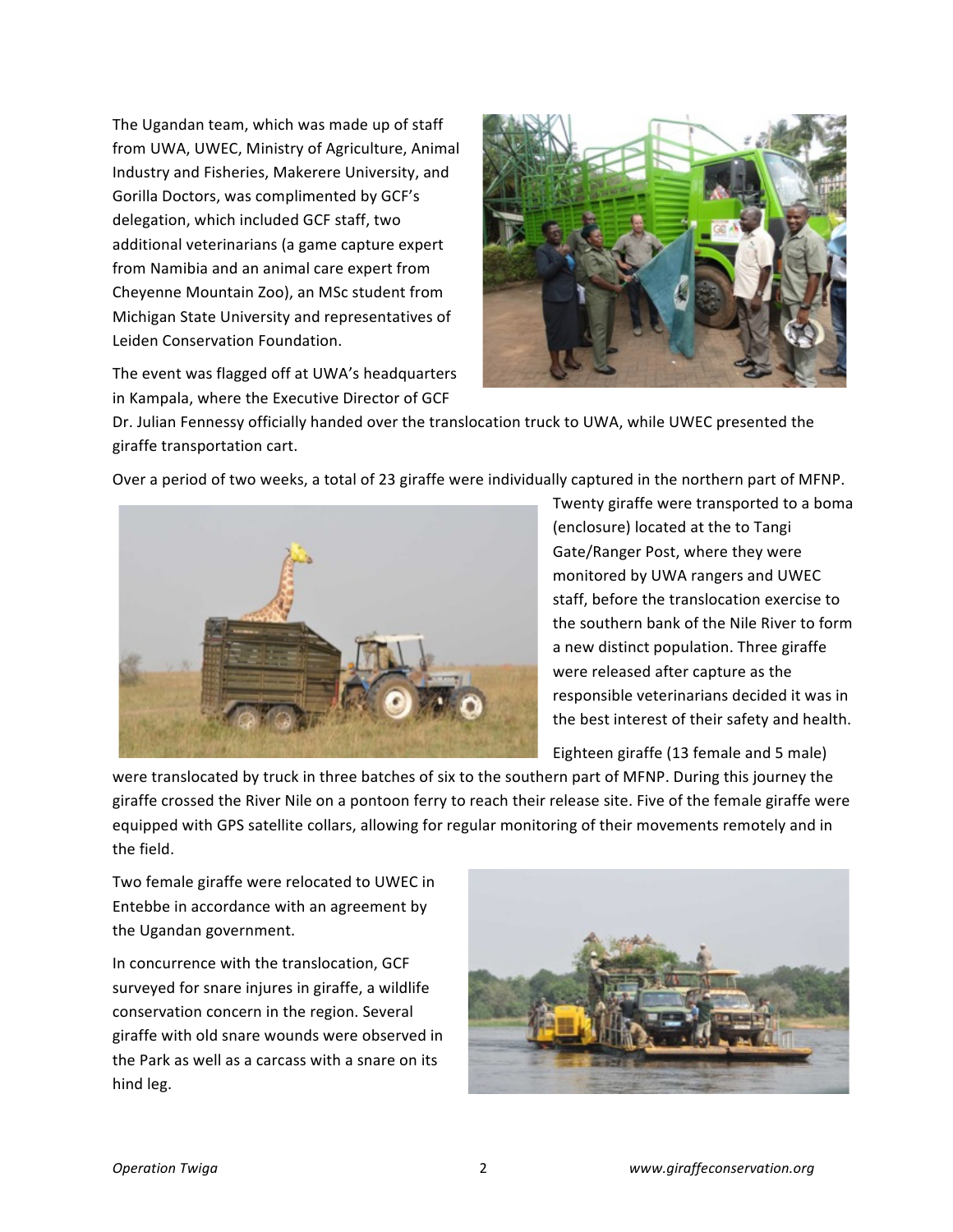# **Timeline of Operation Twiga 2016:**

| Date        | Event                                                                               |  |
|-------------|-------------------------------------------------------------------------------------|--|
| 15 Jan 2016 | Meeting and press briefing with acting Executive Directive of UWA - Nightingale     |  |
|             | Mirembe Ssesonga (Acting Executive Director of UWA), Dr. Julian Fennessy            |  |
|             | (Executive Director of GCF), James Musinguzi (Executive Director of UWEC) at UWA    |  |
|             | headquarters in Kampala.                                                            |  |
|             | Official flagging off Operation Twiga at UWA headquarters: handing over of          |  |
|             | translocation TATA truck to UWA donated by GCF and relocation cart donated by       |  |
|             | UWEC.                                                                               |  |
| 16 Jan 2016 | Inspection of boma and preparation of capture equipment.                            |  |
| 17 Jan 2016 | Briefing and simulation of capture and loading of giraffe, led by Dr. Patrick       |  |
|             | Atimnedi, Dr. Robert Ahuro, Dr. Margaret Driciru, Dr. Eric Enyel and Dr. Peter      |  |
|             | Morkel (GCF associate); Assigning of roles for participants.                        |  |
| 18 Jan 2016 | Capture of three giraffe and transfer of two into the boma for habituation. One     |  |
|             | giraffe was released for health concerns after falling during the loading process.  |  |
| 19 Jan 2016 | Capture and transfer of three giraffe into the boma; two of these were fitted with  |  |
|             | GPS satellite collars.                                                              |  |
|             | Capture of four giraffe and transfer of three into the boma. One giraffe was        |  |
|             | released after discovering the animal was lactating and therefore nursing a calf.   |  |
| 20 Jan 2016 | The animal was released to rejoin her calf. One giraffe was fitted with a GPS       |  |
|             | satellite collar.                                                                   |  |
| 21 Jan 2016 | Capture and transfer of three giraffe into the boma.                                |  |
| 22 Jan 2016 | Capture and transfer of one giraffe into the boma in the morning. In the afternoon, |  |
|             | the team inspected the suitability of the release site and made preparations for    |  |
|             | the translocation.                                                                  |  |
| 23 Jan 2016 | Translocation of six giraffe to release site in the southern bank of MFNP. One      |  |
|             | giraffe was severely injured by kicks of other giraffe during the translocation     |  |
|             | process and succumbed to its injuries the following night.                          |  |
| 24 Jan 2016 | Repair and maintenance of translocation truck and cart.                             |  |
| 25 Jan 2016 | Translocation of six giraffe to the release site in the southern bank of the MFNP.  |  |
| 26 Jan 2016 | Capture and transfer of three giraffe into the boma; one giraffe was fitted with a  |  |
|             | GPS satellite collar.                                                               |  |
| 27 Jan 2016 | Capture and transfer two giraffe into the boma.                                     |  |
| 28 Jan 2016 | Capture and transfer of two giraffe into the boma but released one into the wild    |  |
|             | after the animal fell during the off-loading process.                               |  |
| 29 Jan 2016 | Capture and transfer of two giraffe into the boma.                                  |  |
| 30 Jan 2016 | Repair and maintenance of translocation truck and cart.                             |  |
| 31 Jan 2016 | Rest day.                                                                           |  |
| 01 Feb 2016 | Translocation of six giraffe to the release site in the southern bank of the MFNP.  |  |
|             | Translocation of two giraffe to UWEC in Entebbe.                                    |  |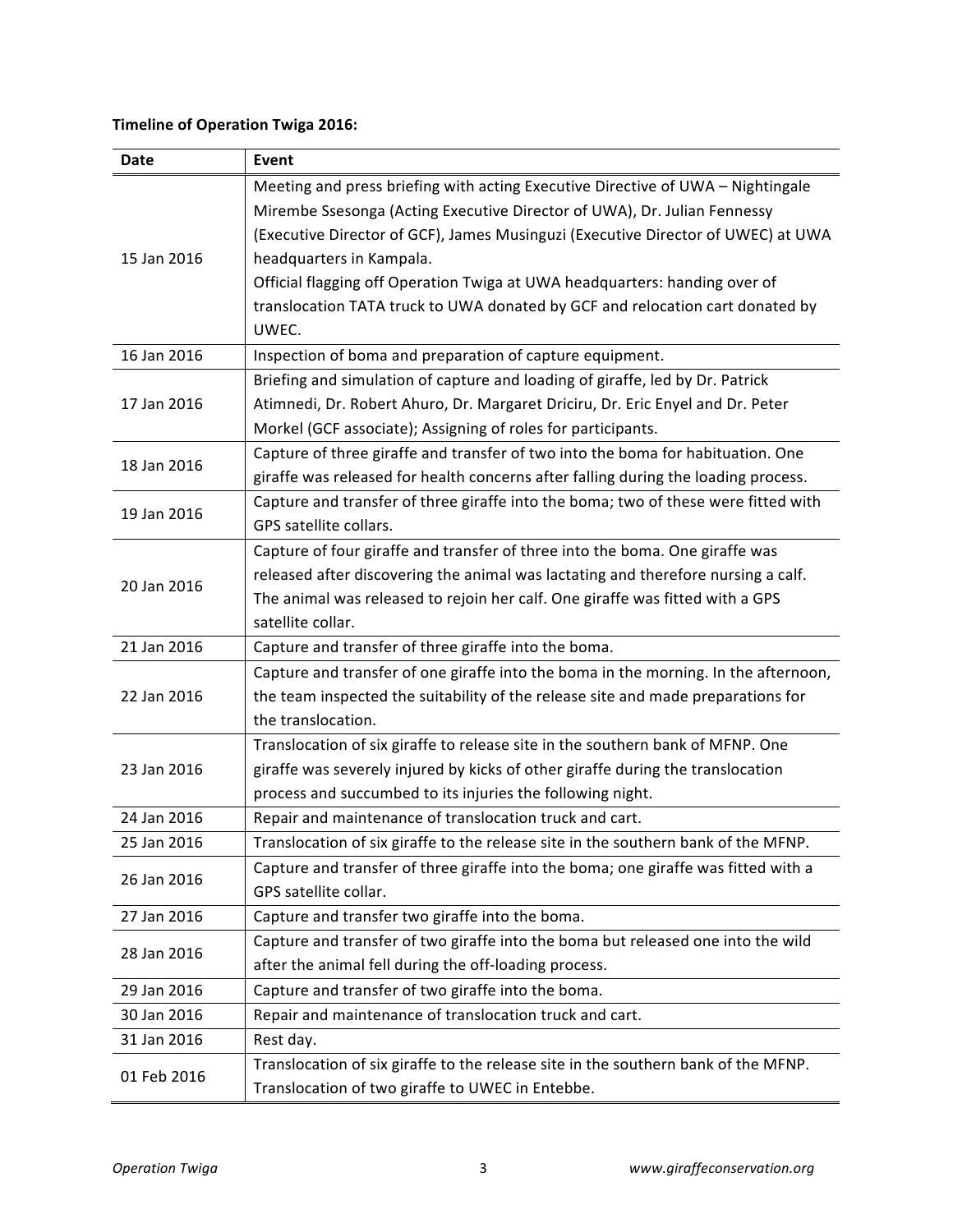

Map showing locations where giraffe were captured, monitored (boma) and finally released.

## **Conclusion**

Operation Twiga was a significant accomplishment for the conservation efforts of the endangered Rothschild's giraffe. We successfully translocated 18 giraffe from the northern bank of the Park to the southern bank, and an additional two giraffe to UWEC in Entebbe. The translocation of the animals will boost the tourism income and increase the biodiversity in MFNP's southern sector. Operation Twiga also raised awareness to the plight and conservation issues of Rothschild's giraffe in Uganda. GCF in collaboration with UWA also capitalized on Operation Twiga to train local students from Makerere University and Michigan State University, rangers and vets from various parks in Uganda in order to build capacity in the region.

Working with partners and sharing expertise was an important part of this complex operation: GCF partnered with two veterinarians who supported Operation Twiga hands-on: Namibian veterinarian Dr Peter Morkel brought vast experience (spanning decades) in large game capture and management. He trained participants in the various roping, loading and translocation techniques for a large animal such as a giraffe. Dr Liza Dadone, a veterinary by training and the Director of Animal Health and Conservation at Cheyenne Mountain Zoo gathered clinical diagnostic information (blood gas, electrolytes, chemistry and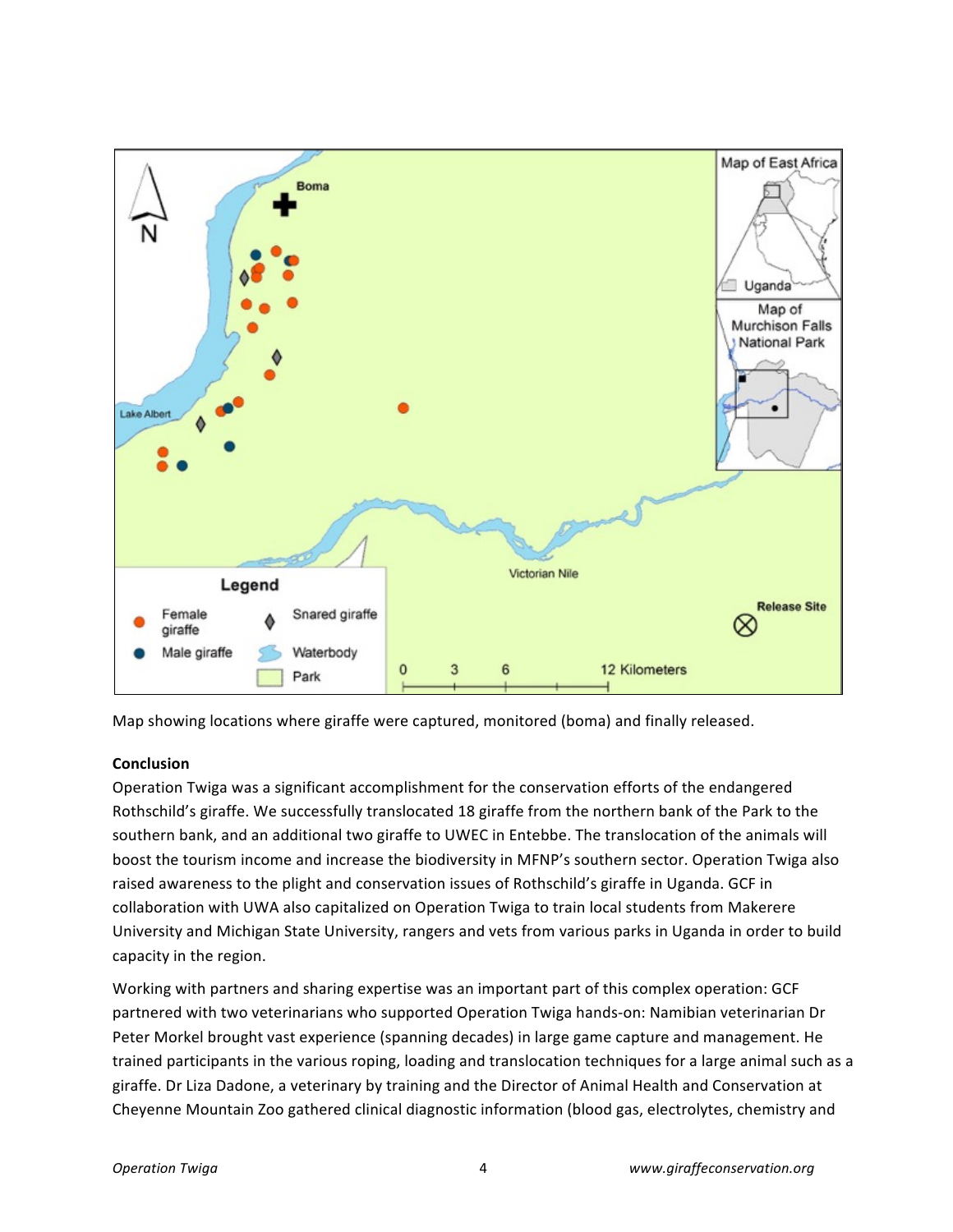acid-base) of the captured giraffe in real-time using a portable VetScan I-Stat Analyzer that was lent to the project by Abaxis. The data from the I-Stat was used to closely monitor all animals during the capture. Additional hands-on experience from GCF's Dr Fennessy helped with the capture of the giraffe and fitting of the GPS satellite collars.

With the help of the GPS satellite collars on five of the 17 giraffe on the south side of the Park, the new giraffe population can be effectively monitored and protected. After the success of Operation Twiga, we have already started discussing Operation Twiga II – a future translocation of additional Rothschild's giraffe to the southern side of MFNP to further boost the population. GCF is committed to supporting conservation efforts and long-term monitoring initiatives that seek to understand the ecology of giraffe in MFNP. Additionally, GCF will continue to support UWA's efforts to curb poaching in MFNP and secure the long-term future of Rothschild's giraffe in Uganda – all of this will be captured in more detail in the first National Strategy of Giraffe in Uganda, which GCF is also supporting.

| <b>Operation Twiga Budget</b>                                                                           | <b>Amount [USD]</b> |
|---------------------------------------------------------------------------------------------------------|---------------------|
| <b>Translocation Truck (donated to UWA)</b>                                                             | 37.500              |
| <b>GPS satellite collars incl. download time</b>                                                        | 13.500              |
| Monitoring equipment (donated to UWA)                                                                   | 10.000              |
| Veterinarian support <sup>#</sup>                                                                       | 6.000               |
| <b>GCF technical support and field expenses</b><br>of GCF support team (incl. East African<br>student)* | 28,000              |
| TOTAL                                                                                                   | 95.000              |



# Dr Dadone's travel was directly supported by Ceyenne Mountain Zoo and is not included in this budget.

\* Incl. 3 months staff salaries funded specifically by Leiden Conservation Foundation

The funding target of USD100.000 for Operation Twiga through GCF's World Giraffe Day - 21 June 2015 campaign was almost reached. All remaining funds will be used for post-translocation monitoring.

## **Thank you to all donors**

Operation Twiga would not have been possible without all our generous donors. The support we received for World Giraffe Day – 21 June 2015 was amazing. We would like to use this opportunity to thank all of our donors and in particular Leiden Conservation Foundation, Cheyenne Mountain Zoo, Bioparc Valencia, Blair Drummond Safari and Adventure Park, Cleveland Zoological Society, Dallas Zoo AAZK, Dickerson Park Zoo, Duisburg Zoo, Elmwood Zoo, Erlebniszoo Hannover, Friends of Lyon Zoo, Gaia Zoo, Houston Zoo, Iowa AAZK, Knoxville Zoological Gardens, Longneck supporters, Naples Zoo, New England Zoo, Niabi Zoo, Noah's Ark Zoo Farm, Oakland Zoo, Odense Zoo, Parco Zoo Falconara, Racine Zoo, Roosevelt Park Zoo, Taronga Zoo Keepers, Topeka AAZK, Wildlife Safari Game Park, Woburn Safari Park, Yorkshire Wildlife Park, Zoo Schwerin, and many individuals, schools and businesses around the world.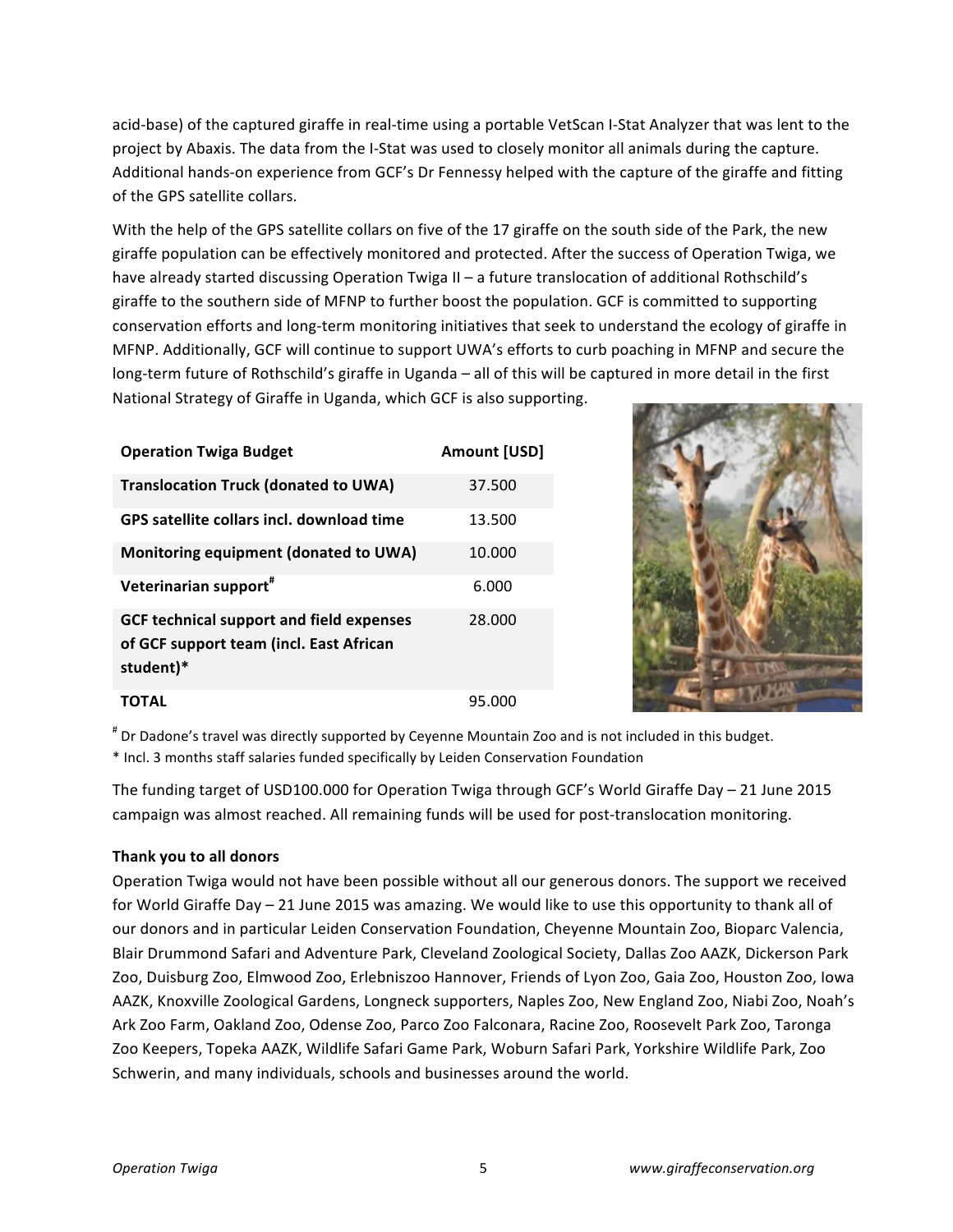